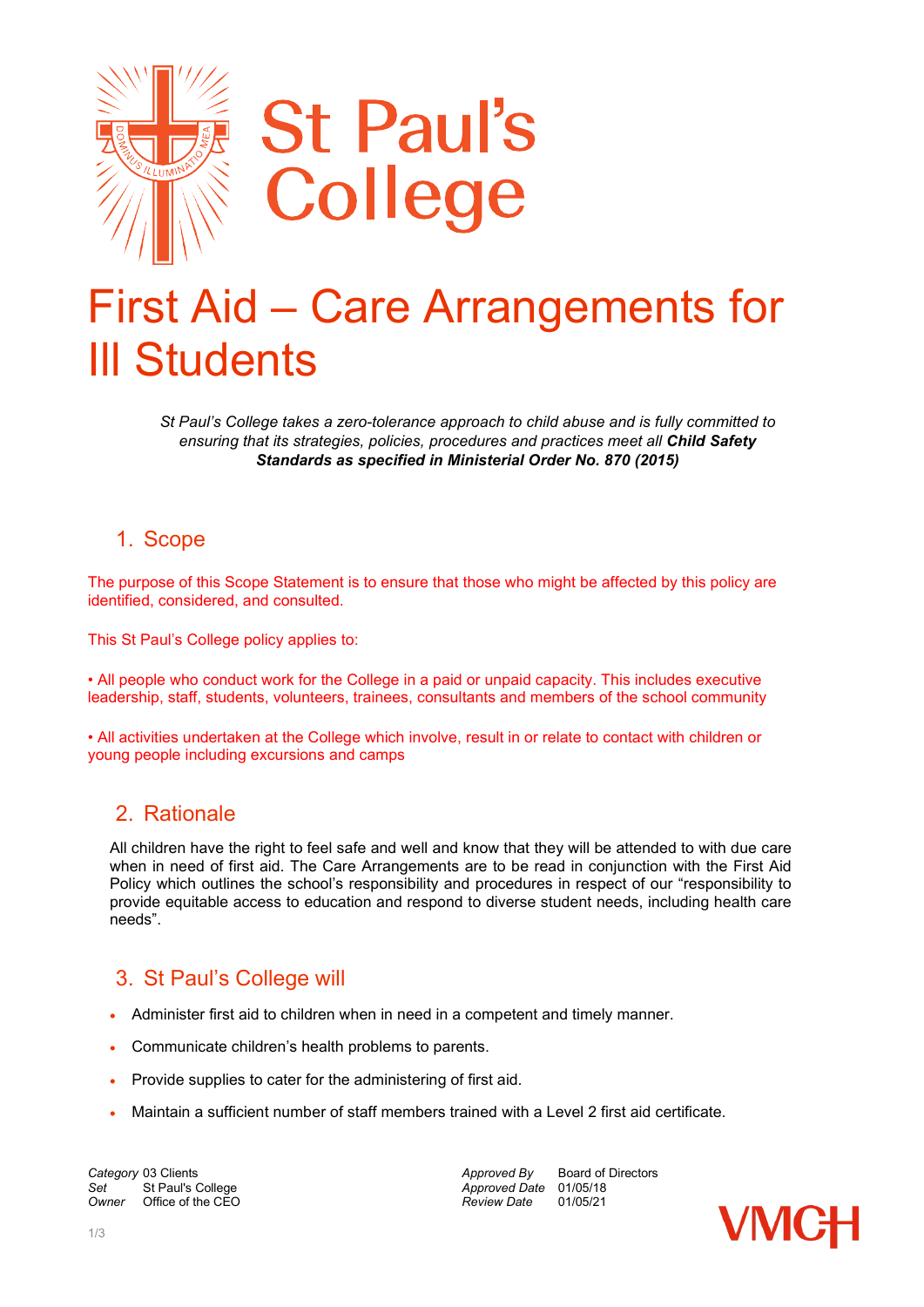## 4. Implementation

- A sufficient number of staff (including at least 1 administration staff member) to be trained to a level 2 first aid certificate, and with up-to-date CPR qualifications- refer to First Aid Register (First Aid Policy)
- Incidents will immediately be reported to administration office who will call 'Code Green'
- First aid needs of students and staff will be attended to at the sight (if safe to do so). Students will be moved to and monitored in a classroom setting with familiar staff. Staff will be moved to staffroom or room within the administration area.
- First aid kits will be available in each area of the school, as well as the pool and administration offices.
- All injuries or illnesses that occur during class time will be referred to the administration staff who will manage the incident, all injuries or illnesses that occur during recess or lunch breaks, will be referred to the teacher on duty.
- A confidential up-to-date register (kept under lock and key) located in the first aid room will be kept of all injuries or illnesses experienced by children that require first aid.
- Minor injuries only will be treated by staff members on duty, while more serious injuries-including those requiring parents to be notified or suspected treatment by a doctor - require a level 2 first aid trained staff member to provide first aid.
- Any children with injuries involving blood must have the wound covered at all times.

No medication including headache tablets will be administered to children without the express written permission of parents or guardians. Senior leadership only may seek verbal permission from parents or guardians.

- Parents of all children who receive first aid will be communicated with by phone call or communication book.
- Any student who is collected from school by parents/guardians as a result of an injury, or who is administered treatment by a doctor/hospital or ambulance officer as a result of an injury, or has an injury to the head, face, neck or back, or where a teacher considers the injury to be greater than "minor" will be reported to VMCH via Riskman
- Parents of ill children will be contacted to take the children home.
- Students exhibiting symptoms of diarrhoea or vomiting may not return to school until 24 hours after the last bowel motion or vomit.
- Parents who collect children from school for any reason (other than emergency) must sign the child out of the school in a register maintained in the school office.
- All teachers have the authority to call an ambulance immediately in an emergency. If the situation and time permit, a teacher may confer with others before deciding on an appropriate course of action.
- All school camps will have at least 1 Level 2 first aid trained staff member at all times.
- A comprehensive first aid kit will accompany all camps, along with a mobile phone.
- All children attending camps or excursions will have provided a signed medical form providing medical detail and giving teachers permission to contact a doctor or ambulance should instances

Set St Paul's College *Set* St Paul's College **Approved Date** 01/05/18<br> *Approved Date* 01/05/21<br> *Approved Date* 01/05/21 *Owner* Office of the CEO

**Category** 03 Clients<br> **Category** 03 Clients<br> **Approved Date 01/05/18**<br> *Approved Date* 01/05/18